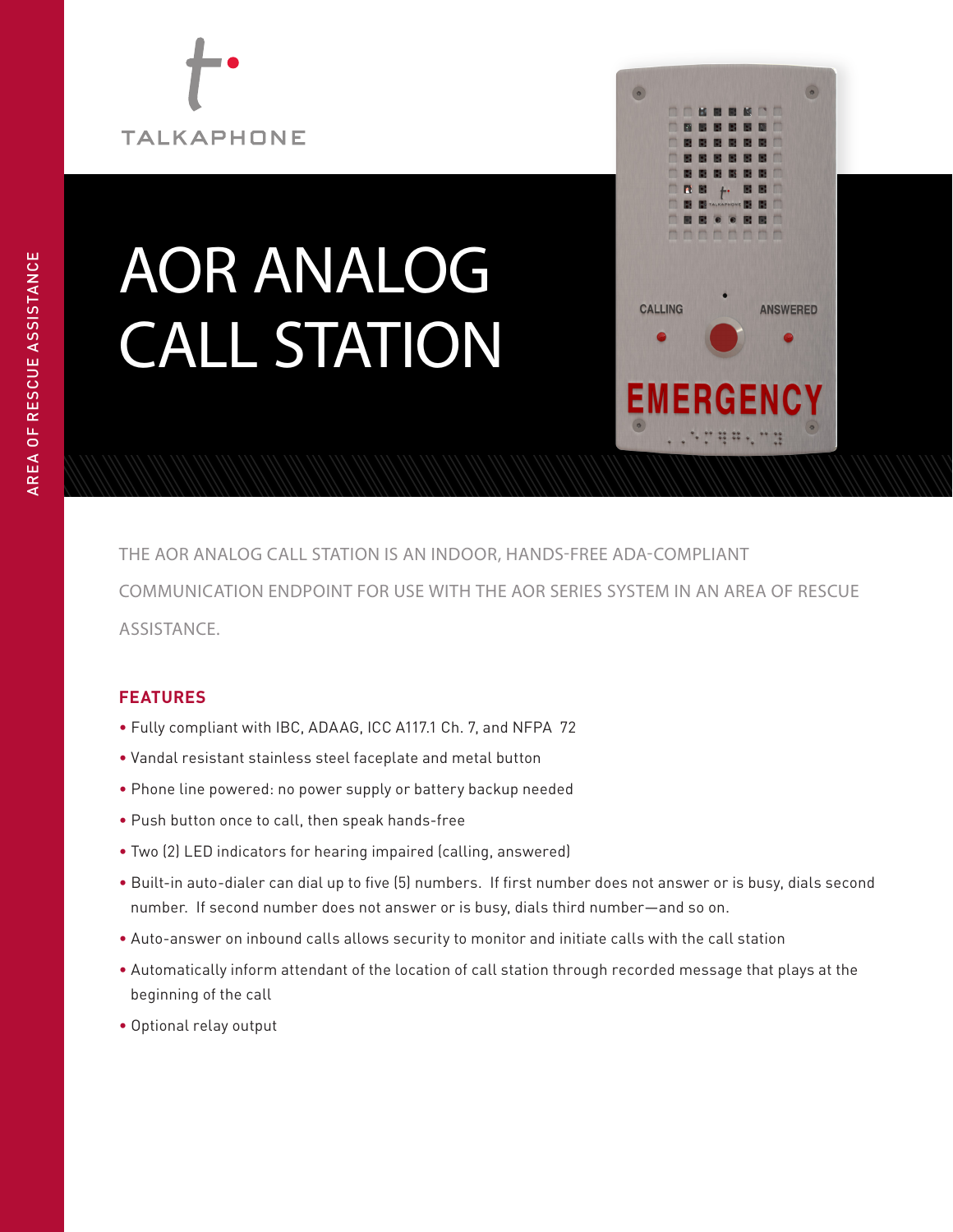#### **General Specifications**

|                               | <b>AOR ANALOG CALL STATION</b>                                                |  |  |
|-------------------------------|-------------------------------------------------------------------------------|--|--|
| <b>Construction:</b>          | 0.09" (2.2mm) #4 brushed 304 stainless steel faceplate                        |  |  |
| Weight:                       | 6 lbs (2.7kg)                                                                 |  |  |
| <b>Mounting:</b>              | Flush and surface mounts                                                      |  |  |
| <b>Communication:</b>         | 2-way hands-free communication                                                |  |  |
| <b>Digital Capacity:</b>      | Up to 20-digits, including 4-second pause, for each of five (5) phone numbers |  |  |
| <b>Power Source:</b>          | Phone line powered (requires 20mA at 24 V off-hook)                           |  |  |
| <b>Connection:</b>            | Parallel tip and ring flying leads for field installation                     |  |  |
| Programming:                  | Non-volatile EEPROM programming can be done from any telephone                |  |  |
|                               | No battery backup is needed.                                                  |  |  |
| "On Time":                    | Programmable for no limit or from 1 to 9 minutes in 1-minute increments       |  |  |
| <b>Wiring Requirements:</b>   | 1 twisted-shielded pair                                                       |  |  |
| <b>Operating Temperature:</b> | 32°F to +158°F (0°C to +70°C)                                                 |  |  |
| <b>Relative Humidity:</b>     | Up to 95% non-condensing                                                      |  |  |
| <b>Warranty:</b>              | 5-year limited warranty                                                       |  |  |

#### **Configurations**



**Flush Mount Configuration**

| Model:                  | AOR-CSE-FM                                                                    |  |
|-------------------------|-------------------------------------------------------------------------------|--|
| Dimensions (W x H x D): | $4.75 \times 8.23 \times 2.75$ in.<br>$(121 \times 209 \times 70 \text{ mm})$ |  |
| Weight:                 | 5.5 lbs. (2.5 kg)                                                             |  |



#### **Surface Mount Configuration**

| Model:                  | AOR-CSE-SM                                                            |  |
|-------------------------|-----------------------------------------------------------------------|--|
| Dimensions (W x H x D): | $5.50 \times 8.38 \times 2.25$ in.<br>$(140 \times 213 \times 57$ mm) |  |
| Weight:                 | $6.0$ lbs. $(2.7 \text{ kg})$                                         |  |

#### **ORDERING INFORMATION**

|         | <b>Base Model</b> | Verbiage                  | <b>Mounting</b>                                                             | <b>Relay Output</b>                                                                            |  |  |  |
|---------|-------------------|---------------------------|-----------------------------------------------------------------------------|------------------------------------------------------------------------------------------------|--|--|--|
|         | AOR-CS            | Е<br>"EMERGENCY" verbiage | $-FM$<br>"Flush mount configuration<br>$-SM$<br>Surface mount configuration | [Leave Blank]<br>Built-in relay output not included<br>$-1RO$<br>One (1) built-in relay output |  |  |  |
| Example | AOR-CS            | E                         | $-SM$                                                                       | $-1RO$                                                                                         |  |  |  |

**All specifications are subject to change without notice.**